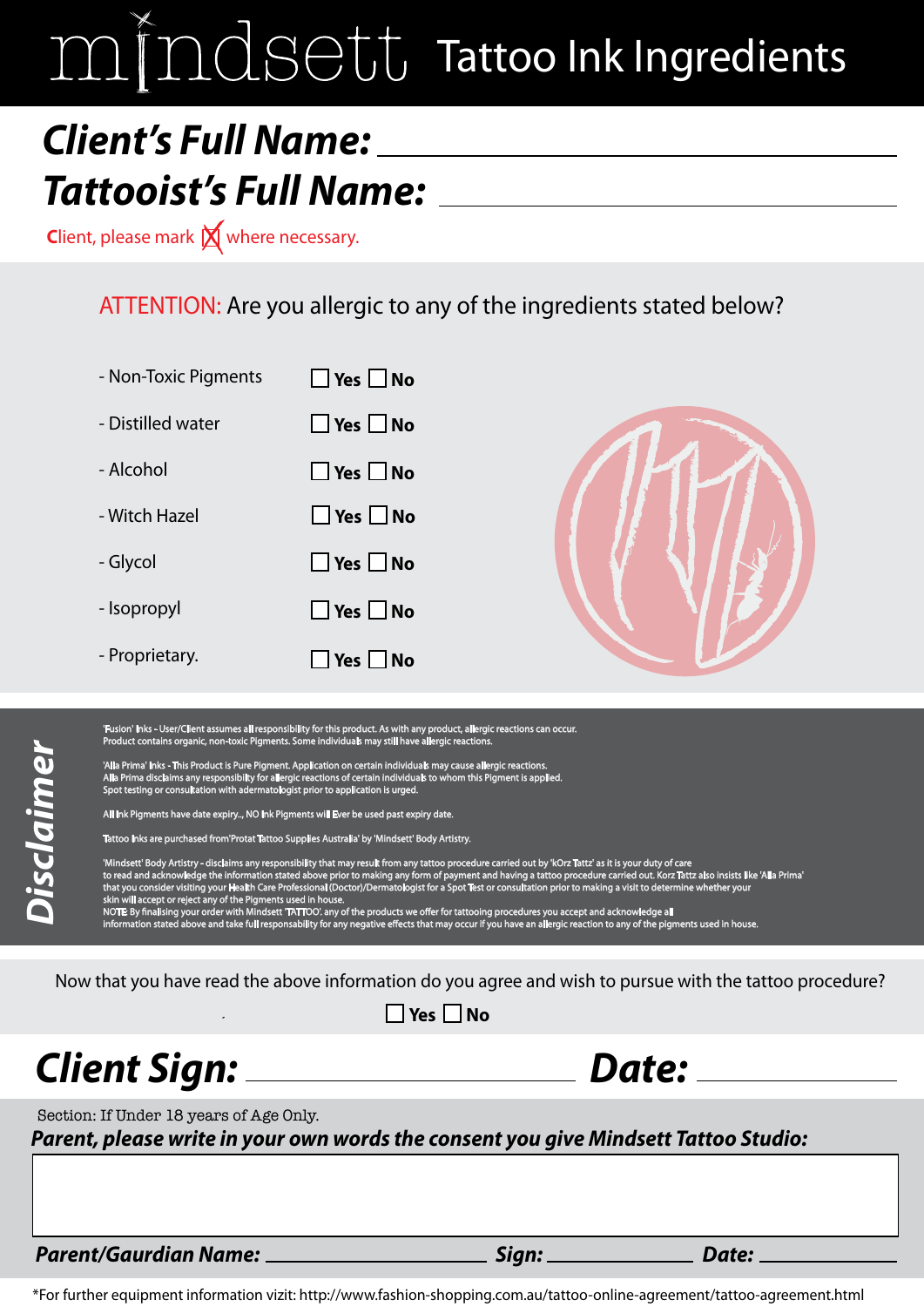# mindsett Tattoo REGISTER Form

## *Client's Full Name: Tattooist's Full Name:*

**Client, please mark**  $\cancel{\mathsf{X}}$  **where necessary.** 

**W**hat is the Tattoo Design:

| Is the Artwork/s Look, Appearance Size and Colour/s Correct?                                                                                                       | $\Box$ Yes $\Box$ No                                                                                                                |
|--------------------------------------------------------------------------------------------------------------------------------------------------------------------|-------------------------------------------------------------------------------------------------------------------------------------|
| Mark $\boxtimes$ where on the body<br>the Tattoo is to be placed.<br>You are a:<br><b>MALE</b>                                                                     | FEMALE<br><b>AFTERCARE</b><br><i><b>CREAM</b></i><br>Were you given your<br><b>Protat Aftercare</b><br><b>Cream &amp; Explained</b> |
| 煌<br>Right                                                                                                                                                         | on Proper Aftercare<br><b>Instructions?</b><br>$\Box$ Yes $\Box$ No<br>Left                                                         |
| Please write a brief Description of where you wish to have tattoo positioned:                                                                                      |                                                                                                                                     |
| Do you take all responsibility for the Tattoo procedure and all aftercare:                                                                                         | $\Box$ Yes $\Box$ No                                                                                                                |
| Was the Tattoo Stencil placed in Correct Position?                                                                                                                 | Yes $\Box$ No                                                                                                                       |
| Was the Tattoo Correctly Applied?                                                                                                                                  | $\square$ Yes $\square$ No                                                                                                          |
| Are you satisfied with the result of your Tattoo?                                                                                                                  | $\Box$ Yes $\Box$ No                                                                                                                |
|                                                                                                                                                                    | Date: ___________                                                                                                                   |
| Section: If Under 18 years of Age Only.<br>onon, n onder 10 years of hye only.<br>want alages with in your awn wards the consent you give Mindeett Tattes Ctudies. |                                                                                                                                     |

*Parent, please write in your own words the consent you give Mindsett Tattoo Studio:*

*Parent/Gaurdian Name: Sign: Date:*